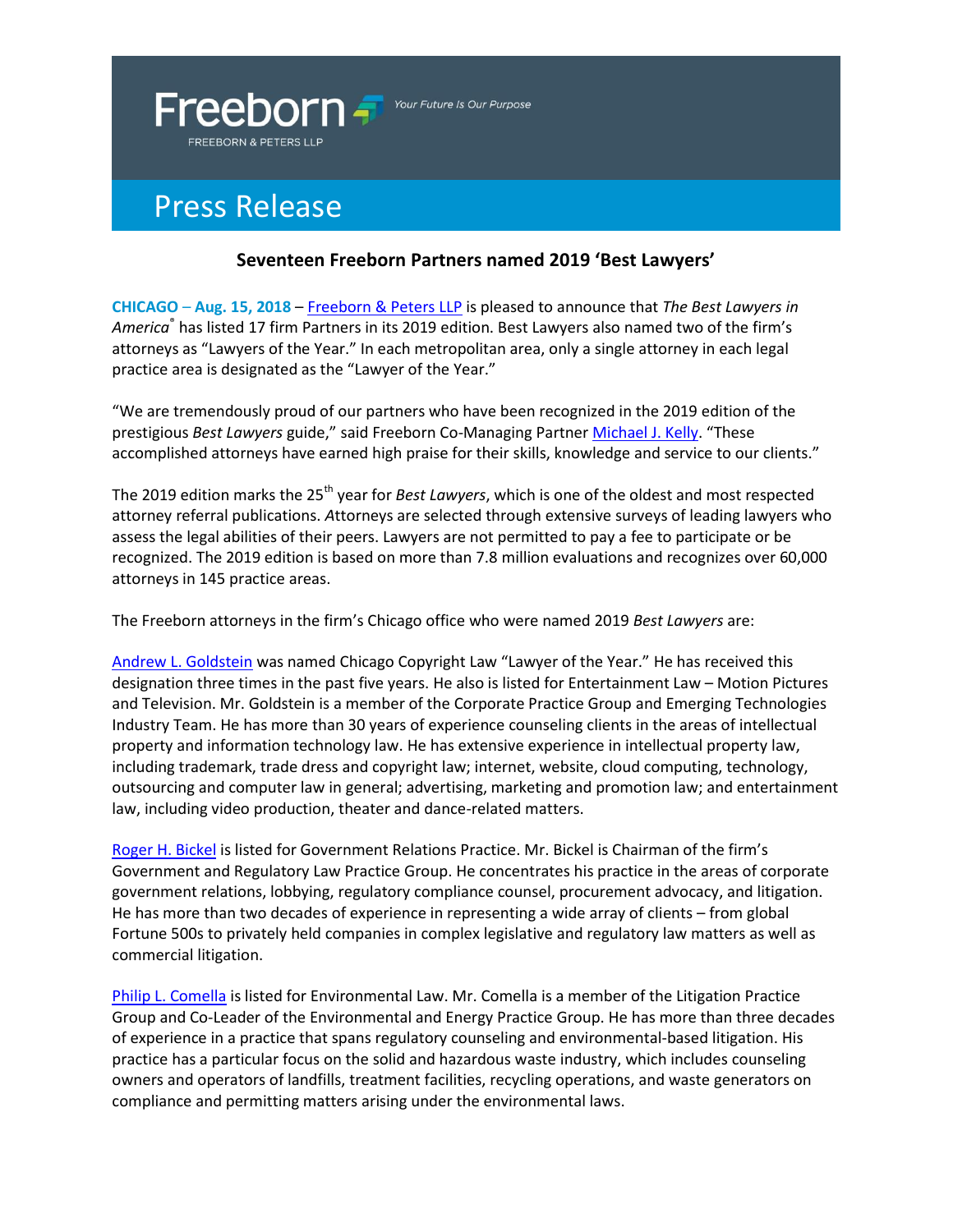[Kenneth M. Crane](https://www.freeborn.com/attorney/kenneth-m-crane) is listed for Venture Capital Law. Mr. Crane is a member of the Corporate Practice Group and Emerging Technologies Industry Team. He represents private equity, venture capital and family office-backed companies, focusing on acquisition and sale transactions. He works with entrepreneurs and companies from inception through closing of realization transactions. He also frequently represents the portfolio companies of his private equity, emerging growth and other clients in a wide range of transactions and legal matters.

[Jeffery M. Cross](http://www.freeborn.com/attorney/jeffery-m-cross) is listed for Antitrust Law. Mr. Cross is a member of the Litigation Practice Group and the Antitrust and Complex Litigation Team. He has more than 43 years of trial experience representing a variety of corporations and businesses on antitrust, securities fraud, contract, real estate, environmental regulations, libel and slander, false advertising, commercial code, and trade regulation issues. He also has experience in distribution and franchise law as well as mergers and acquisitions.

[Mark R. Goodman](http://www.freeborn.com/attorney/mark-r-goodman) is listed for Insurance Law. Mr. Goodman is a member of the Corporate Practice Group. He has more than three decades of experience advising the insurance industry on corporate, regulatory and transactional matters. He has represented a wide range of clients – including insurance holding companies, insurers, producers, agents and brokers, and managing general agents – in complex, high-profile matters. He also advises non-traditional sellers of insurance on insurance programs.

[David C. Gustman](http://www.freeborn.com/attorney/david-c-gustman) is listed for Antitrust Law, Commercial Litigation, and Litigation – Antitrust. Mr. Gustman is Head of the Litigation Practice Group, Co-Leader of the Antitrust and Trade Regulation Group, and a member and former Chairman of the Executive Committee. He focuses his practice on complex business litigation cases involving antitrust, accounting, banking, bankruptcy, construction, dealership, finance, insurance coverage and broker disputes, mining, real estate, and securities.

[James F. Hendricks, Jr.](https://www.freeborn.com/attorney/james-f-hendricks-jr) is listed for Employment Law – Management, and Labor Law – Management. Mr. Hendricks is a member of the Litigation Practice Group. He represents a variety of employers in union campaigns, National Labor Relations Board charges, collective bargaining, discrimination and human resource issues. His clients work in diverse industries, including automotive, construction, hospitality, manufacturing and health care.

[Steven D. Pearson](https://www.freeborn.com/attorney/steven-d-pearson) is listed for Commercial Litigation and Insurance Law. Mr. Pearson is a member of the Litigation Practice Group and Insurance and Reinsurance Industry Team. He concentrates his litigation practice in the areas of insurance non-compete, insurance coverage, bad faith, reinsurance, non-medical professional liability defense, and complex general commercial matters. He also regularly litigates large scale attorney fee disputes.

[Christopher J. Townsend](https://www.freeborn.com/attorney/christopher-j-townsend) is listed for Energy Law. Mr. Townsend is Co-Leader of the Environment and Energy Practice Group and a member of the Litigation Practice Group. He has more than two decades of experience representing forward-thinking energy market participants, both individually and in coalitions, as they develop, defend and improve the structures for effective and efficient competition in the energy markets. He regularly provides energy advice to entities other than the local utilities, including large industrial, institutional and commercial energy users; municipalities; and other governmental entities. He also assists alternative electricity and natural gas suppliers in developing the structures for energy markets. In addition, he represents energy project developers on complicated and cutting-edge projects and assists other large-scale energy industry participants.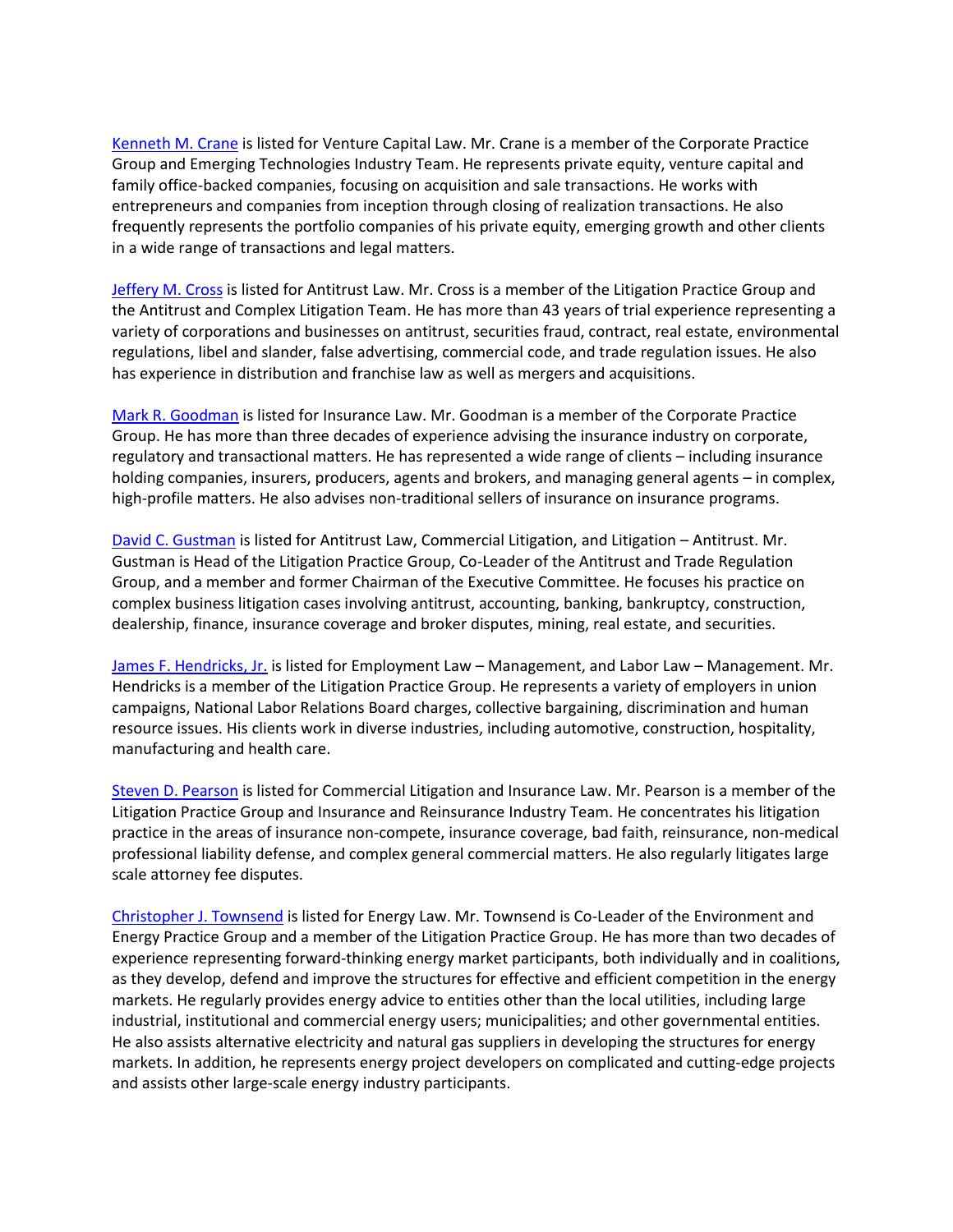[Eileen B. Trost](http://www.freeborn.com/attorney/eileen-b-trost) is listed for Litigation – Trusts and Estates, and Trusts & Estates. Ms. Trost is a member of the Corporate Practice Group. She focuses her practice in estate planning, trust and estate administration, and related income tax issues. She has extensive experience in all aspects of estate, gift, generation-skipping and income tax planning for trusts and estates. Of particular note is her experience in advising corporate fiduciaries and high-net worth clients.

[Alexander S. Vesselinovitch](http://www.freeborn.com/attorney/alexander-s-vesselinovitch) is listed for Commercial Litigation, and Criminal Defense: White Collar. Mr. Vesselinovitch is member of the Litigation Practice Group. He concentrates his practice on civil and criminal litigation involving breach of contract, anti-fraud, intellectual property and antitrust matters. He also handles domestic and international commercial arbitrations involving various contractual and licensing disputes.

The Freeborn attorneys in the firm's Richmond, Va., office who were named 2019 *Best Lawyers* are:

[Theodore I. Brenner](http://www.freeborn.com/attorney/theodore-i-brenner) was named Richmond, Va., Insurance Law "Lawyer of the Year." Mr. Brenner is a member of the Litigation Practice Group. He has served as trial and appellate counsel in hundreds of civil matters in state and federal courts over his 39-year career. His practice areas of focus include insurance coverage disputes, litigation of claims against insurers, brokers and agents, bad faith litigation, and fraud investigations.

[Ronald S. Evans](https://www.freeborn.com/attorney/ronald-s-evans) is listed for Family Law. Mr. Evans is a member of the Family and Personal Law Practice Group. He has engaged in defense of industries accused of environmental crimes and of persons accused of criminal matters. His experience includes wrongful death, product liability and personal injury cases, as well as general civil litigation. He currently focuses his litigation practice on complex family law matters including valuation of closely held corporations and professional practices for purposes of Equitable Distribution, ERISA and Qualified Domestic Relations Orders, custody, visitation and support of children, and support of spouses.

In the firm's Springfield, Ill., office, the following attorney was named a 2019 *Best Lawyers*:

[John E. Stevens](http://www.freeborn.com/attorney/john-e-stevens) is listed for Government Relations Practice. Mr. Stevens is a member of the Government and Regulatory Law Practice Group. He has more than 35 years of experience in assisting clients with legislative, regulatory, government procurement and public employee collective bargaining issues. He also assists corporate and not-for-profit clients with their licensing, franchising and economic development issues. He previously served as general counsel to the Illinois attorney general and two Illinois comptrollers.

The Freeborn attorneys in the firm's Tampa, Fla., office who were named 2019 *Best Lawyers* are:

[Jessica Kirkwood Alley](https://www.freeborn.com/attorney/jessica-kirkwood-alley) is listed for Commercial Litigation. Ms. Alley is a member of the Litigation Practice Group and Insurance/Reinsurance Industry Team. She has almost two decades of experience representing attorneys, brokers, agents, and other professionals throughout the state in professional malpractice cases. Ms. Alley also excels at large complex litigation. She also has extensive experience defending companies from high stakes cases *qui tam* cases brought under the False Claims Act. In the area of insurance coverage, Ms. Alley counsels insurers in construing liability insurance policies and litigates declaratory judgment actions on behalf of domestic and foreign insurers throughout the country.